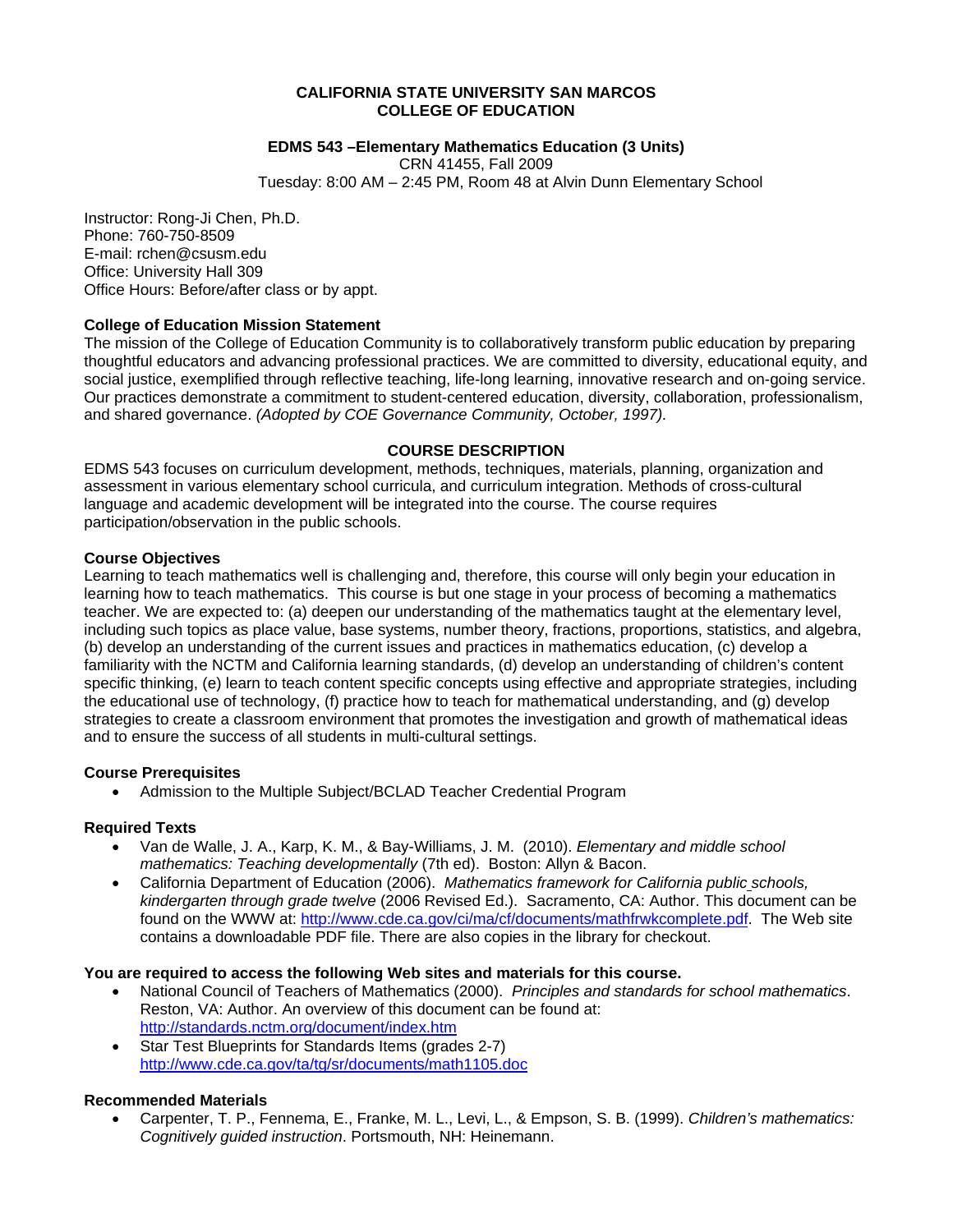- • Carpenter, T. P., Franke, M. L., & Levi, L. (2003). *Thinking mathematically: Integrating arithmetic & algebra in elementary school*. Portsmouth, NH: Heinemann.
- • Lampert, M. (2001). *Teaching problems and the problems of teaching*. New Haven, CT: Yale University Press.
- • Burns, M. (2007). *About teaching mathematics: A K-8 resource* (3rd ed.). Sausalito, CA: Math Solutions Publications.

## **INFUSED COMPETENCIES**

#### **Special Education**

Consistent with the intent to offer a seamless teaching credential in the College of Education, this course will demonstrate the collaborative infusion of special education competencies that reflect inclusive educational practices.

## **Authorization to Teach English Learners**

 through the infusion of content and experiences within the credential program, as well as additional coursework. The CSUSM credential program has been specifically designed to prepare teachers for the diversity of languages often encountered in California public school classrooms. The authorization to teach English learners is met Students successfully completing this program receive a credential with authorization to teach English learners. *(Approved by CCTC in SB 2042 Program Standards, August 02)* 

#### **Technology**

This course infuses technology competencies to prepare candidates to use technologies, emphasizing their use in both teaching practice and student learning. Students are expected to demonstrate competency in the use of various forms of technology (i.e., word processing, electronic mail, WebCT 6, use of the Internet, and/or multimedia presentations). Specific requirements for course assignments with regard to technology are at the discretion of the instructor. Please keep a digital copy of all assignments.

#### **COURSE POLICIES**

## **College of Education Attendance Policy**

 possible. *(Adopted by the COE Governance Community, December, 1997).* Due to the dynamic and interactive nature of courses in the College of Education, all students are expected to attend all classes and participate actively. Absences and late arrivals/early departures will affect the final grade. At a minimum, students must attend more than 80% of class time, or s/he may not receive a passing grade for the course at the discretion of the instructor. Individual instructors may adopt more stringent attendance requirements. Should the student have extenuating circumstances, s/he should contact the instructor as soon as

For this course, if you miss two sessions, you will not receive a grade of A. If you miss three sessions, your highest possible grade is a B. If you miss four sessions, your highest possible grade is a C+. If you miss more than four sessions, you will receive a grade lower than a C+, which is considered to be unsatisfactory in a credential program. Attendance will be taken at each class session. (A session is defined as one half day of instruction. In other words, each Tuesday we have a morning session and an afternoon session).

If possible, please discuss with the instructor any extenuating circumstances that will cause you to miss class prior to your absence. Absence is no excuse for not turning in assignments, as they may be sent electronically to the instructor if an absence arises or is anticipated. **NOTE: With few exceptions, late assignments will not be accepted.** 

#### **All University Writing Requirement**

In keeping with the All-University Writing Requirement, all 3-unit courses must have a writing component of at least 2,500 words (approximately 10 pages), which can be administered in a variety of ways. Writing requirements for this course will be met as described in the assignments.

## **Computer Use During Class Sessions**

You are welcome to use a laptop computer in class when working on class assignments, for example. However, you will need to save checking email or other personal computer use for time outside of class. Most students find it disruptive when they are focusing on class activities or listening to presentations and can hear keyboarding in the classroom. Your kind consideration is greatly appreciated by all!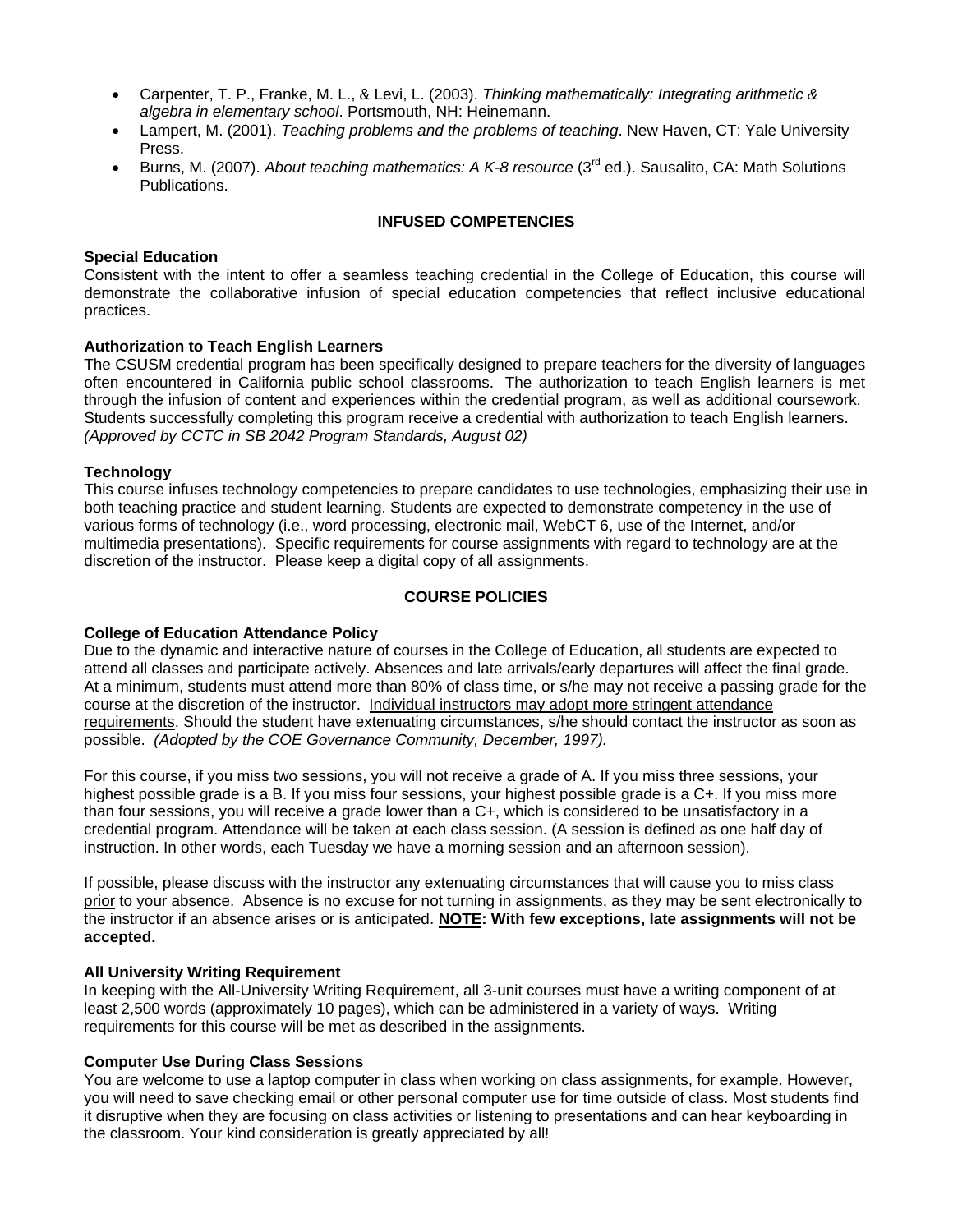## **Person-First Language**

Use "person-first" language in all written and oral assignments and discussions (e.g., "student with autism" rather than "autistic student"). Disabilities are not persons and they do not define persons, so do not replace personnouns with disability-nouns. Further, emphasize the person, not the disability, by putting the person-noun first.

#### **Students With Disabilities Requiring Reasonable Accommodations**

Students must be approved for services by providing appropriate and recent documentation to the Office of Disabled Student Services (DSS). This office is located in Craven Hall 5205, and can be contacted by phone at (760) 750-4905, or TTY (760) 750-4909. Students authorized by DSS to receive reasonable accommodations should meet with their instructor during office hours or, in order to ensure confidentiality in a more private setting.

#### **CSUSM Academic Honesty Policy**

"Students will be expected to adhere to standards of academic honesty and integrity, as outlined in the Student Academic Honesty Policy. All written work and oral presentation assignments must be original work. All ideas/materials that are borrowed from other sources must have appropriate references to the original sources. Any quoted material should give credit to the source and be punctuated with quotation marks.

Students are responsible for honest completion of their work including examinations. There will be no tolerance for infractions. If you believe there has been an infraction by someone in the class, please bring it to the instructor's attention. The instructor reserves the right to discipline any student for academic dishonesty in accordance with the general rules and regulations of the university. Disciplinary action may include the lowering of grades and/or the assignment of a failing grade for an exam, assignment, or the class as a whole."

Incidents of Academic Dishonesty will be reported to the Dean of Students. Sanctions at the University level may include suspension or expulsion from the University.

#### **Plagiarism**

As an educator, it is expected that each student will do his/her own work, and contribute equally to group projects and processes. Plagiarism or cheating is unacceptable under any circumstances. If you are in doubt about whether your work is paraphrased or plagiarized, see the Plagiarism Prevention for Students website http://library.csusm.edu/plagiarism/index.html. If there are questions about academic honesty, please consult the University catalog.

# **STUDENT LEARNING OUTCOMES**

## **Teacher Performance Expectation (TPE) Competencies**

The course objectives, assignments, and assessments have been aligned with the CTC standards for the Multiple Subject Credential. This course is designed to help teachers seeking a California teaching credential to develop the skills, knowledge, and attitudes necessary to assist schools and district in implementing effective programs for all students. The successful candidate will be able to merge theory and practice in order to realize a comprehensive and extensive educational program for all students.

## **California Teacher Performance Assessment (CalTPA)**

Beginning July 1, 2008 all California credential candidates must successfully complete a state-approved system of teacher performance assessment (TPA), to be embedded in the credential program of preparation. At CSUSM, this assessment system is called the CalTPA or the TPA for short.

To assist your successful completion of the TPA a series of informational seminars are offered over the course of the program. TPA related questions and logistical concerns are to be addressed during the seminars. Your attendance to TPA seminars will greatly contribute to your success on the assessment.

Additionally, COE classes use common pedagogical language, lesson plans (lesson designs), and unit plans (unit designs) in order to support and ensure your success on the TPA and more importantly in your credential program.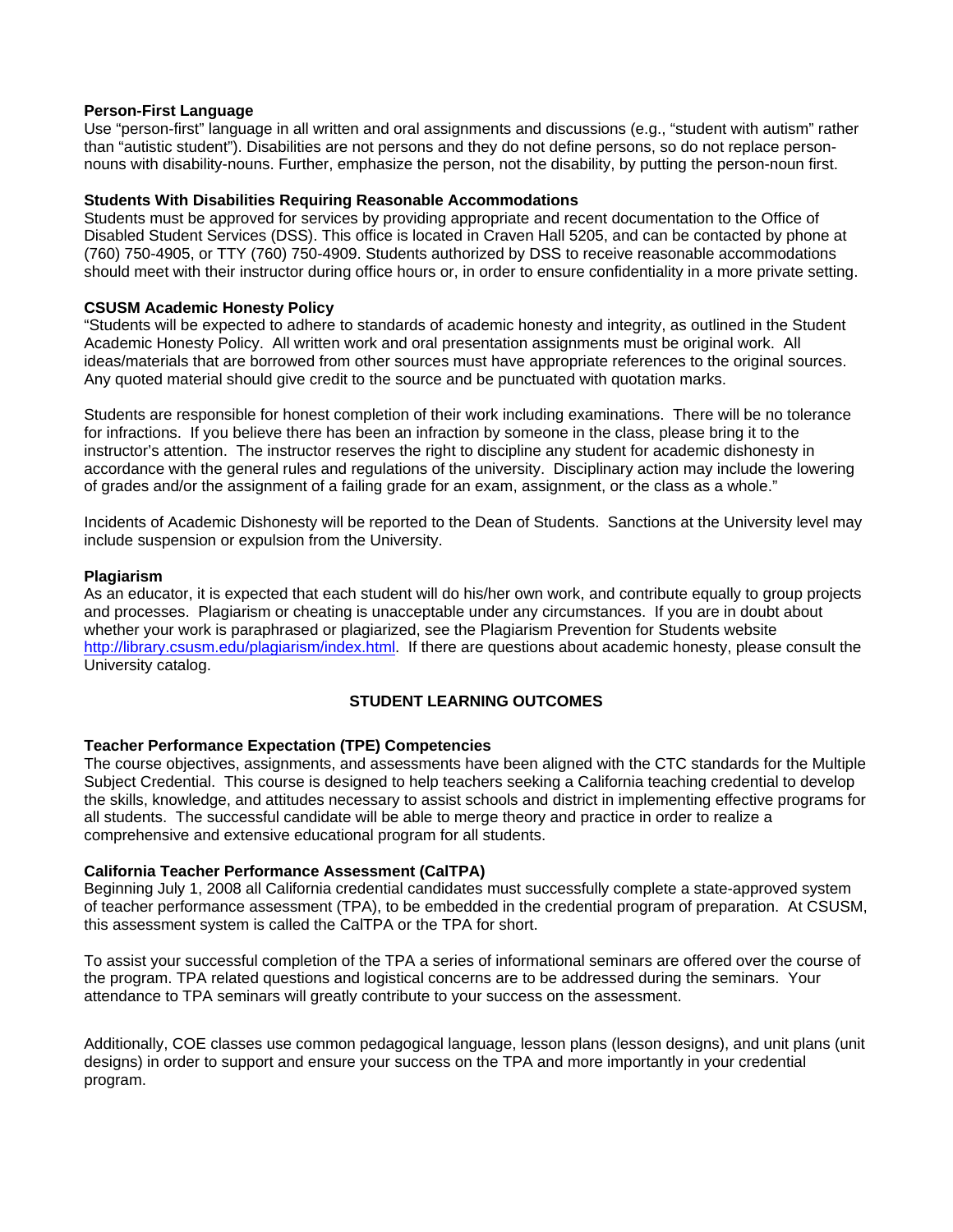The CalTPA Candidate Handbook, TPA seminar schedule, and other TPA support materials can be found on the COE website provided at the website provided: http://www.csusm.edu/coe/CalTPA/StudentInfoTPA.html

# **COURSE REQUIREMENTS/ASSIGNMENTS**

Each written assignment is expected to have a clear organizational presentation and be free of grammar, punctuation and spelling errors. There will be a reduction in points for the above mentioned errors. Late assignments will not be accepted. Prepare carefully for class, be ready to discuss readings and assignments thoughtfully and actively participate in all class activities.

*Detailed assignment guidelines and scoring rubrics will be given in class or at the course WebCT.* 

# **Participation and Professionalism (10 points)**

You are expected to actively participate in discussions, group work, presentations, and hands-on activities throughout the course. A positive professional disposition includes a willingness to consider and discuss new ideas objectively, curiosity, perseverance, and seriousness about improving one's self as a teacher. It can also include a sense of humor and social intelligence (e.g., the tact and ability to make others feel comfortable and to contribute).

# **Reading Accountability: Reflection Papers and Classroom Activities (25 points)**

The first reflection paper pertains to your prior experience with mathematics. Details will be given in class.

In addition, you need to do 5 reflection papers/activities. You will either:

- 1) Write a "meaningful" reflection paper on (a) the text material assigned to be read for that week, or (b) a pressing issue in mathematics education per the instructor's guidelines.
- OR
- 2) Engage in classroom activities that are designed for students to demonstrate their understanding and share your thoughts

Each paper should clearly articulate your thoughts on the assigned readings. In your reflections, you are encouraged to make connections with your teaching/learning experience and your field experience (e.g., your observation of elementary school classroom activities). You can also raise questions for discussion and/or discuss how you might specifically apply what you learned from the articles as a teacher in the classroom. Do not repeat verbatim from the readings. Other written assignments may be given that will substitute the written reflection but not the reading assignment.

# **Student Interviews (20 points)**

You will conduct two different student interviews based on questions provided in class. Each interview is worth 10 points. For each interview, you will pose mathematical problems to any one student at a predetermined grade level. The purpose is to get you to begin thinking about students' mathematical understanding, to learn how to effectively pose questions, interpret the meaning of students' responses, and to provide you with an opportunity to interact with students. For each interview, you need to submit a report of no more than two pages. Please include the child's written work. You may work with a peer in the interviewing process, but each needs to write his/her own report. In addition, you may need to share/present your interview findings in class.

# **Mathematical Lesson Design (35 points)**

The purpose of this assignment is to help you learn how to design effective mathematical activities and lessons and to provide an opportunity for you to practice teaching mathematics. Working in small groups of 2-3 members, your team will design one standards-based lesson (approximately 40 mins in length) that you will present in an elementary school class. A draft of the lesson should be submitted for review before the lesson is taught to students. More specific details will be given in class. The lesson plan template is attached to this syllabus.

# **Mathematics Learning Center Activity (10 points)**

The class will form groups of 5-6 members, and each group will be assigned a mathematical area in the elementary school curriculum (see course schedule). Each group member needs to design a 5-10 minute learning activity in the assigned area and then teach the activity in our EDMS 543 class. In addition, you need to write a detailed description of the learning activity and provide teaching tips for your activity (so that, for example, a sub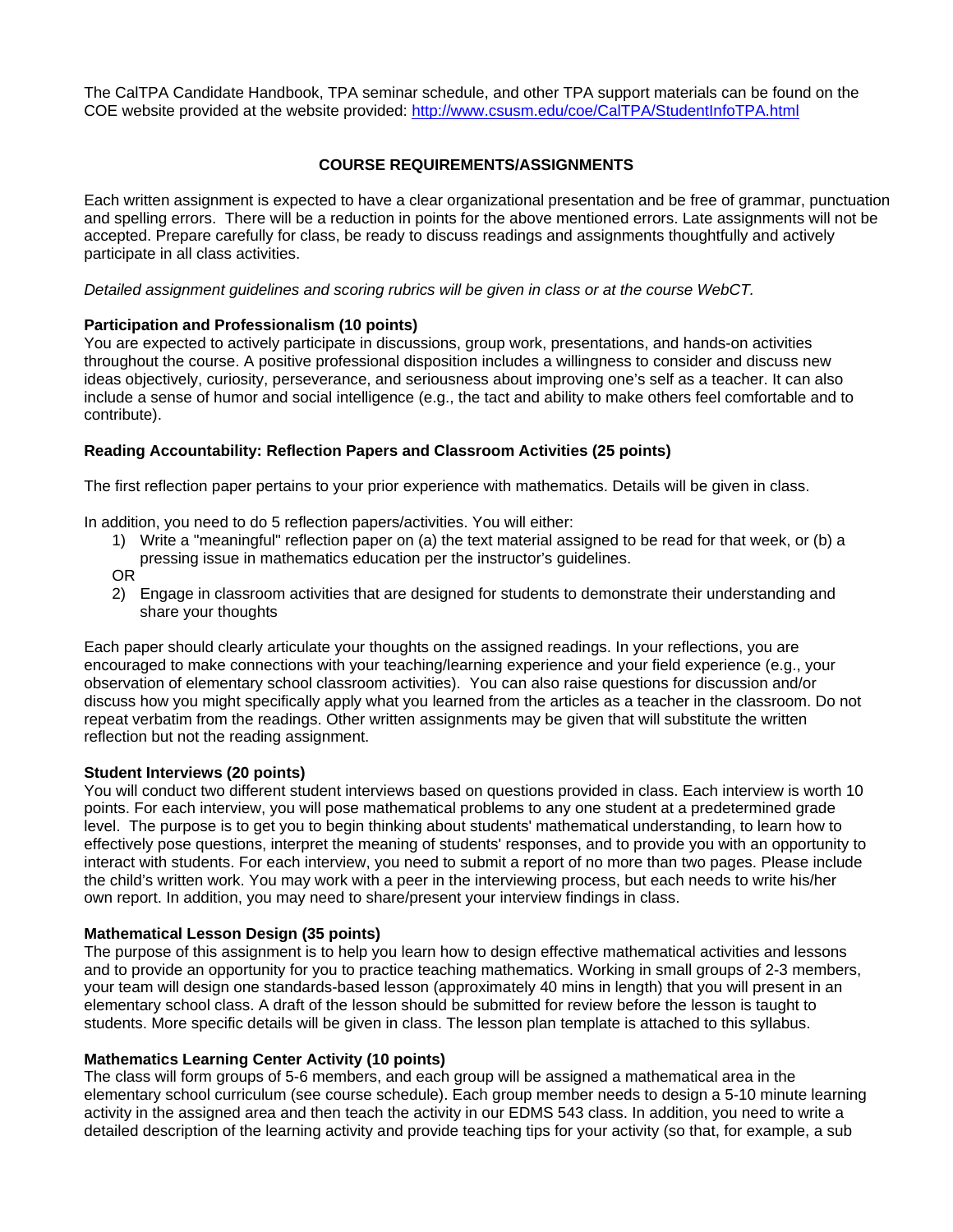teacher can follow). You need to go through the activity checklist (will be provided in class) and ensure that the activity is appropriate and beneficial to the class. Your activity will be posted on the appropriate thread of the discussion board on WebCT, where a collection of approximately 30 learning activities will be available for your future teaching.

 A = 93% - 100 % A- = 90% - 92% B+ = 87% - 89% B = 83% - 86 % B- = 80% - 82%  $D = 60\% - 69\%$  F = below 60 **GRADING SCALE:** Grades for this course will be based on the following grading scale:  $C+=77\% -79\%$  C = 73% - 76 % C = 70% - 72%

# **Lesson Design Elements**

**Group Members:** 

# **Elements of the learning experience**

**Lesson Title**: What is the title of your lesson?

**Grade Level:** 

**Content Area:** *Mathematics* 

 **Subject Matter:** *Number Sense, Measurement and Geometry, Algebra and Functions, Statistics, Data Analysis and Probability, Mathematical Reasoning* 

**Time period for the learning experience** *Example: two 30 minute sessions Science* 

**California Mathematics Content Standards**: *State-adopted content standards* 

**Lesson objective(s) based on the content standards**:

**Mathematical Concept(s):** What are you trying to teach? What big idea(s) is/are the focus of your lesson? Do not say, "The students will \_\_\_\_\_\_\_\_\_\_." (That is an objective, not a concept.)

*Example: In the set model for fractions, the whole is understood to be a set of objects and subsets of the whole make up fractional parts* 

**Class Description -** For the purpose of this assignment, the class description must include English Learners, Special Education students and GATE students. Individualize this section based on your own assigned classroom.

> *Type of class (self contained, subject specific), time of year, general background of students learning in relationship to new learning (challenges and prior learning)*

*English Learners: Special education: GATE student: Regular education:* 

**Materials/Resources/Technology:** *What does the teacher need? What do the students need? Materials should include lists of supplies that will be needed to present this lesson.* 

## **Assessment Plan**

**Note:** Goals/objectives that will be assessed are based on the content standards and are tied to the Big Idea(s) (concepts) in your lesson.

 *Types of assessment: Prior knowledge (pre assessment), Formative (progress monitoring), Summative*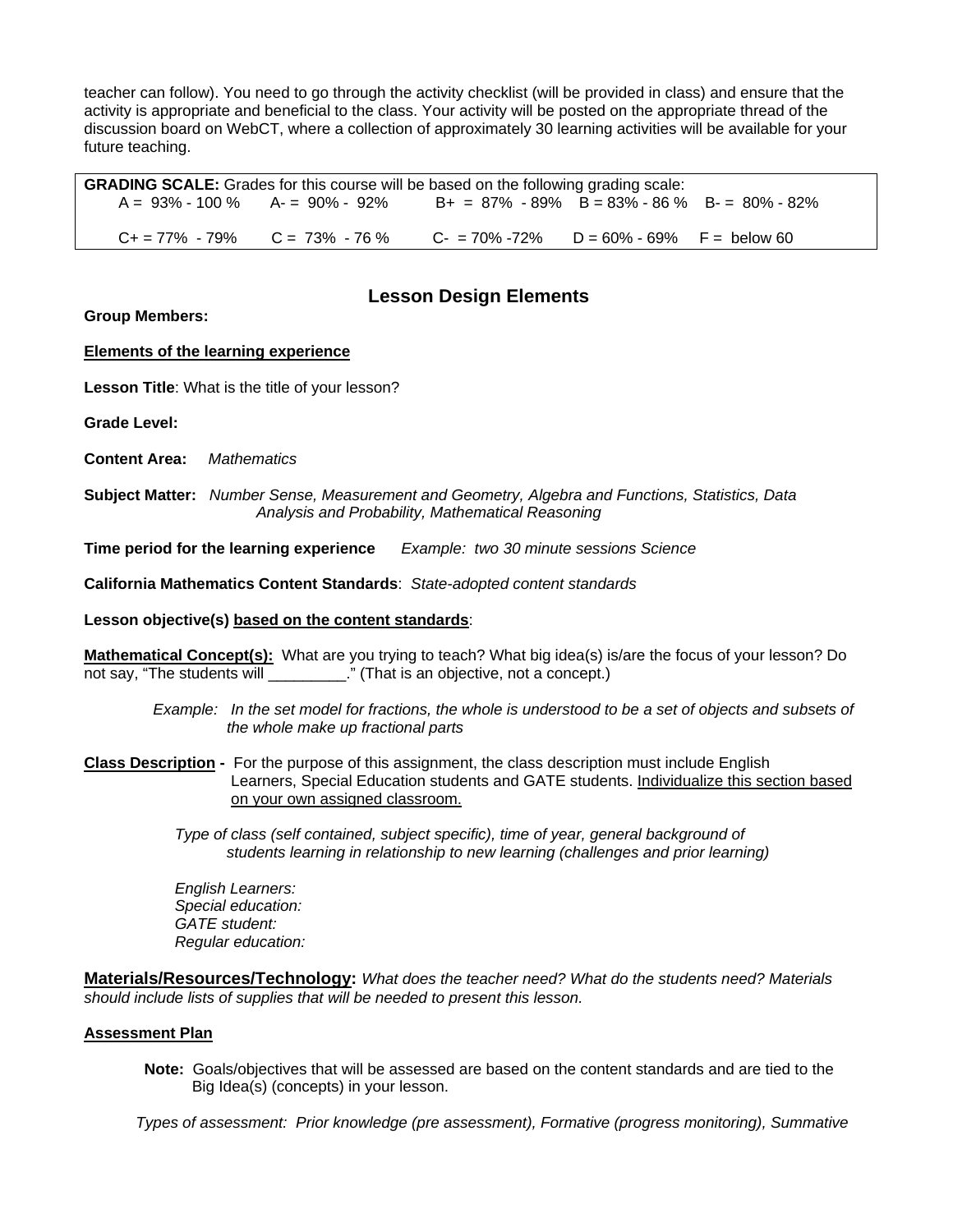# *(final product)*

 *Description and Purpose of each Assessment Type listed above* 

 *Feedback strategies: How students will be informed of specific successes and challenges?*

 *How general assessment results will be used to inform instruction:* 

# **Criteria for Assessment**

What benchmark criteria will you use to grade the assessment? How will you know if a student has successfully completed the assessment and accomplished the learning goals? What will they do to show you they have succeeded?

**NOTE:** Criteria are based on the mathematics content standards and the learning goals/objectives in your lesson.

**Lesson Activities**: Address the subject matter lesson objectives and developmental needs of the students described.

| <b>Instructional Strategies-</b><br>What the teacher does during the instruction.                                                                                                                                                                                                                                                                                                                             | <b>Student Activities -</b><br>What the students do during the lesson. |
|---------------------------------------------------------------------------------------------------------------------------------------------------------------------------------------------------------------------------------------------------------------------------------------------------------------------------------------------------------------------------------------------------------------|------------------------------------------------------------------------|
| <b>LAUNCH</b><br>How will you set up the problems or mathematical<br>tasks? How will you motivate and focus students?<br>What will you establish expectations?<br><b>EXPLORE</b><br>How will you help students explore the math concepts                                                                                                                                                                      |                                                                        |
| in the lesson? How will you promote students'<br>conceptual understanding? How will you check for<br>students' understanding? What difficulties may be<br>seen? What questions can you ask to guide students'<br>thinking? What are the accommodations and<br>modifications for students who may struggle?                                                                                                    |                                                                        |
| <b>SUMMARIZE/SHARE</b><br>Closure: How will you have students summarize their<br>learning? How will you encourage students to share<br>their learning and provide comments to other students'<br>findings? What questions can you ask to encourage<br>students to draw conclusions? How will you structure<br>opportunities for students to continue developing<br>understanding and skills after the lesson? |                                                                        |

**Description & Purpose of Differentiated/Adapted Instructional Methods for ONE of the following students:** 

- • *English Learner*
- • *Learner with Special Needs* 
	- *Learning Disability* 
		- *Physical Disability*
- • *GATE Student/Advanced Learners/Accelerated Learner*

# **Rationale for Instructional Strategies:**

- 1. Why are the instructional strategies, student activities and resources appropriate for this class, based on content and student development?
- 2. How do they help the students make progress toward achieving the state adopted academic content standards in this content area?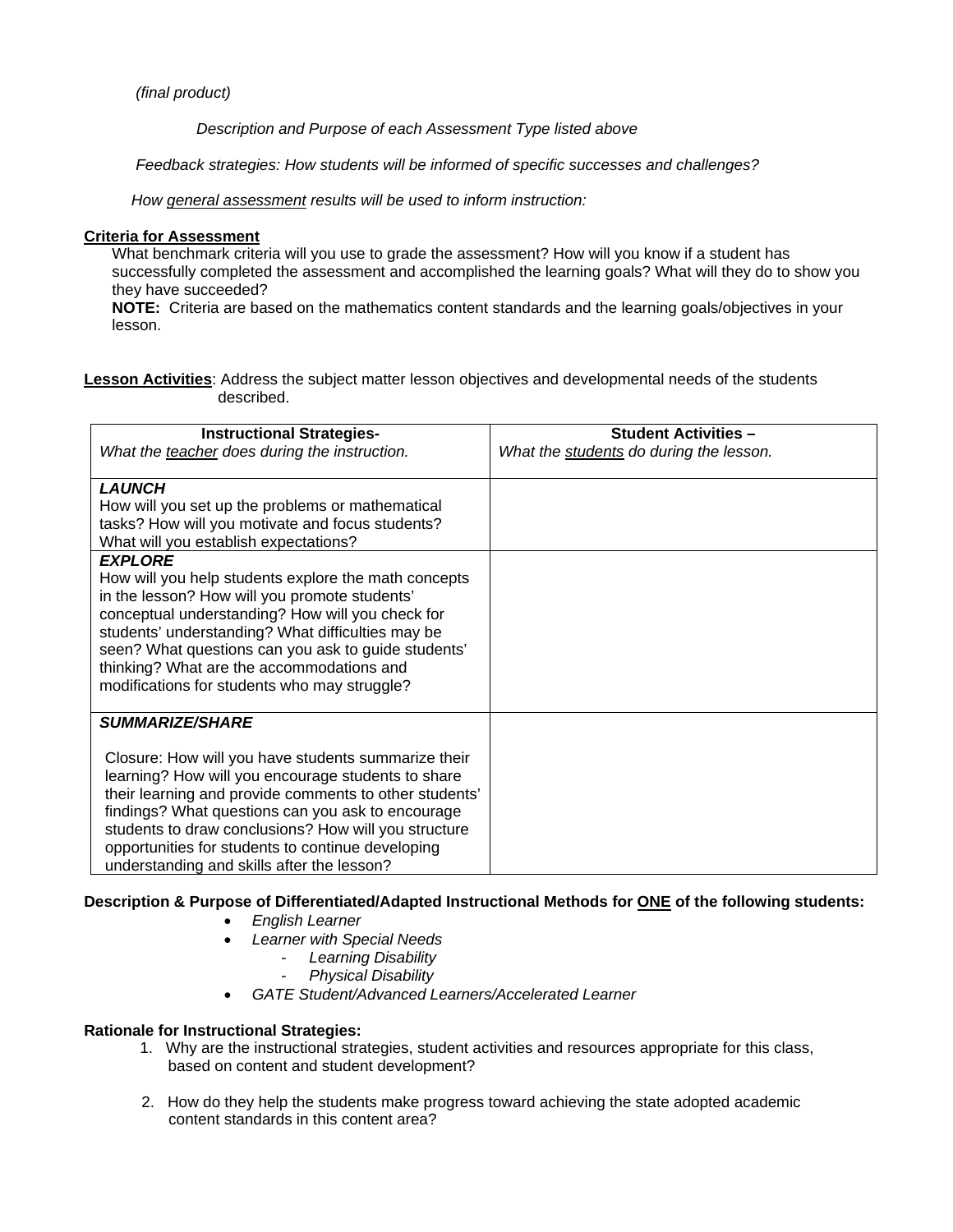# **LESSON DESIGN ASSIGNMENT GRADING RUBRIC**

EDMS 543

| <b>Design Component</b>                            | <b>Approaching</b>                    | <b>Meets</b>                                       | <b>Exceeds</b>                                       |  |  |
|----------------------------------------------------|---------------------------------------|----------------------------------------------------|------------------------------------------------------|--|--|
| & Criteria                                         |                                       | (includes the criteria for                         | (includes the criteria for                           |  |  |
|                                                    |                                       | Approaching)                                       | Approaching & Meets)                                 |  |  |
| Part I. Elements of Learning Experience (4 points) |                                       |                                                    |                                                      |  |  |
| Title, Grade Level, &                              | Provides a title that is              | & title addresses the                              | & describes where the                                |  |  |
| <b>Time</b>                                        | related to the lesson                 | math concepts in the                               | title fits within a unit                             |  |  |
| $0.5$ point                                        | activity; provides grade              | lesson; appropriate                                | plan.                                                |  |  |
|                                                    | level and time allocation             | grade level and time                               |                                                      |  |  |
|                                                    | CA Standards are                      | allocation                                         |                                                      |  |  |
| <b>CA Standards and</b><br>Lesson-specific         | identified and each is                | & each learning objective                          | & identifies which of the<br>three facets of         |  |  |
| <b>Learning Objectives</b>                         | addressed in a learning               | is clearly stated in terms<br>of what students are | mathematics learning                                 |  |  |
| 1 points                                           | objective or a set of                 | expected to know and do                            | (procedural proficiency,                             |  |  |
|                                                    | objectives                            | $\ddotsc$                                          | conceptual                                           |  |  |
|                                                    |                                       |                                                    | understanding, &                                     |  |  |
|                                                    |                                       |                                                    | problem solving) each                                |  |  |
|                                                    |                                       |                                                    | learning objective is                                |  |  |
|                                                    |                                       |                                                    | designed to address.                                 |  |  |
| <b>List of materials</b>                           | Provides a list of                    | & the materials are                                | & effective materials that                           |  |  |
| $0.5$ point                                        | materials                             | appropriate                                        | help achieve the learning                            |  |  |
|                                                    |                                       |                                                    | objectives; if uncommon                              |  |  |
|                                                    |                                       |                                                    | materials are used,                                  |  |  |
|                                                    |                                       |                                                    | describes how to obtain                              |  |  |
|                                                    |                                       |                                                    | and/or produce them.                                 |  |  |
| <b>Class Description</b>                           | Provides the class                    | & includes                                         | & includes ALL groups of                             |  |  |
| 2 points                                           | demographic<br>information; describes | developmental needs of<br>the students             | students who present a<br>different instructional    |  |  |
|                                                    | students' prior                       |                                                    | challenge (ELL, Special                              |  |  |
|                                                    | knowledge &                           |                                                    | Ed, GATE, etc.) and their                            |  |  |
|                                                    | experience                            |                                                    | particular learning                                  |  |  |
|                                                    |                                       |                                                    | needs.                                               |  |  |
| Part II. Assessment Plan (5 points)                |                                       |                                                    |                                                      |  |  |
| <b>Assessment Strategies</b>                       | Provides assessment                   | & articulates if each                              | & provides multiple                                  |  |  |
| 3 points                                           | strategies for each                   | strategy is formative or                           | opportunities for the                                |  |  |
|                                                    | objective                             | summative (or other                                | instructor to check for                              |  |  |
|                                                    |                                       | type) assessment; clearly                          | understanding.                                       |  |  |
|                                                    |                                       | describes what will be                             |                                                      |  |  |
|                                                    |                                       | assessed and how you                               |                                                      |  |  |
|                                                    |                                       | will conduct each of the                           |                                                      |  |  |
|                                                    | Provides rubrics for                  | assessment tasks                                   |                                                      |  |  |
| <b>Expectations &amp; Rubrics</b><br>2 points      | assessing student                     | & clearly communicates<br>to students about the    | & justifies the use of<br>holistic or analytical (or |  |  |
|                                                    | learning                              | expectations                                       | mixed) approach to                                   |  |  |
|                                                    |                                       |                                                    | rubric design.                                       |  |  |
| Part III. Instructional Strategies (15 points)     |                                       |                                                    |                                                      |  |  |
| <b>The Launch Phase</b>                            | Provides an introduction              | & effective introduction                           | & establishes                                        |  |  |
| 5 points                                           | to the lesson                         | that motivates students,                           | expectations and                                     |  |  |
|                                                    |                                       | challenging/interesting                            | provides script for                                  |  |  |
|                                                    |                                       | problem(s) that orient                             | teacher and times for                                |  |  |
|                                                    |                                       | student thinking                                   | each activity.                                       |  |  |
|                                                    |                                       |                                                    |                                                      |  |  |
| The Explore Phase                                  | Describes how you will                | & details the steps that                           | & provides script for                                |  |  |
| 5 points                                           | help students explore the             | build students'                                    | teacher and times for                                |  |  |
|                                                    | math concepts in the                  | conceptual                                         | each activity; predicts                              |  |  |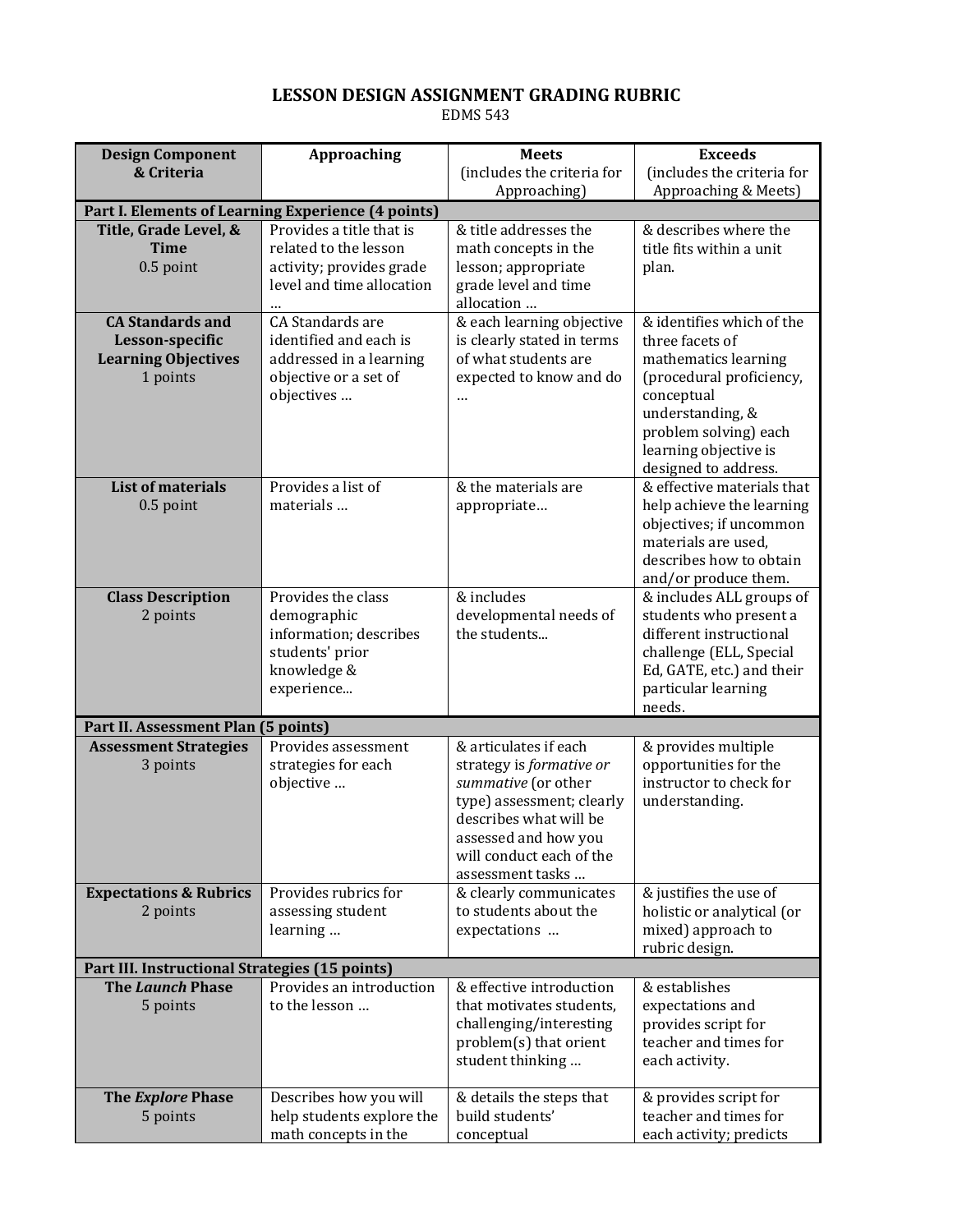|                                           | lesson                                                                                                | understanding                                     | what might happen,             |  |
|-------------------------------------------|-------------------------------------------------------------------------------------------------------|---------------------------------------------------|--------------------------------|--|
|                                           |                                                                                                       | (cognitively demanding<br>tasks instead of merely | provides<br>accommodations and |  |
|                                           |                                                                                                       |                                                   | modifications for              |  |
|                                           |                                                                                                       | rule-oriented drill);                             |                                |  |
|                                           |                                                                                                       | provides hints/assists                            | students who may               |  |
|                                           |                                                                                                       | and questions you might                           | struggle.                      |  |
|                                           |                                                                                                       | give as students work                             |                                |  |
| <b>The Summarize Phase</b>                | Describes how you will                                                                                | & clearly describes how                           | & provides strategies for      |  |
| 5 points                                  | wrap up the lesson                                                                                    | you will format the                               | increase students'             |  |
|                                           |                                                                                                       | discussion of the                                 | reflection and meta-           |  |
|                                           |                                                                                                       | learning task, what                               | cognition.                     |  |
|                                           |                                                                                                       | questions will you ask to                         |                                |  |
|                                           |                                                                                                       | encourage students to                             |                                |  |
|                                           |                                                                                                       | draw conclusions and to                           |                                |  |
|                                           |                                                                                                       | extend their thinking,                            |                                |  |
|                                           |                                                                                                       | etc.                                              |                                |  |
|                                           | Part IV. Differentiation Strategies (5 points)-- Choose ONE group of students who present a different |                                                   |                                |  |
|                                           | instructional challenge such as ELL, GATE, Special education, etc.)                                   |                                                   |                                |  |
| <b>Differentiation</b>                    | Describes the                                                                                         | & articulates how the                             | & provides how the             |  |
| 5 points                                  | differentiation strategy                                                                              | strategy addresses the                            | strategy will be assessed      |  |
|                                           | for the chosen group of                                                                               | students identity and                             | for effectiveness and          |  |
|                                           | students                                                                                              | developmental needs                               | altered if needed.             |  |
|                                           |                                                                                                       | (readiness, interest or                           |                                |  |
|                                           |                                                                                                       | learning profile)                                 |                                |  |
| Part V. Rationale & Reflection (6 points) |                                                                                                       |                                                   |                                |  |
| <b>Rationale</b>                          | Describes the rationale                                                                               | & addresses how the                               | & explains how the             |  |
| 3 points                                  | for teaching this lesson                                                                              | instructional strategies                          | assessment is a valid and      |  |
|                                           | (big ideas, enduring                                                                                  | and the student activities                        | reliable way to assess         |  |
|                                           | understandings, essential                                                                             | are suited to meet the                            | student learning.              |  |
|                                           | questions)                                                                                            | standard(s) and                                   |                                |  |
|                                           |                                                                                                       | objective(s) of the                               |                                |  |
|                                           |                                                                                                       | lesson                                            |                                |  |
| <b>Reflection</b>                         | Reflects on what works                                                                                | & includes an in-depth                            | & provides specific and        |  |
| 3 points                                  | and what does not                                                                                     | analysis of students'                             | effective strategies for       |  |
|                                           | work                                                                                                  | learning outcomes                                 | improving the lesson.          |  |

 Total: 35 points. **Due date: October 13th, 2009**.

# **CSUSM Furloughs**

Due to the devastating effects of current budget crisis in California, I have been furloughed nine days each semester of this academic year, representing a 9.23% reduction in both workload and compensation. A furlough is an unpaid day off on a faculty member's regularly-scheduled workday. In order to satisfy legal and ethical requirements of the California Labor Code, I am required to submit formal certification that I will not work on my furlough days. I am prohibited from teaching, conducting scholarly research, consulting with students, responding to email or voicemail, providing assignment feedback, or participating in any CSU work-related activities on my furlough days. Furlough dates vary by professor; my Fall Semester furlough dates are 9/3, 9/8, 10/8, 10/15, 11/20, 11/23, 11/24, 11/25, and 12/1. Furlough plans may be altered after the beginning of the semester as a result of administrative actions or other emergencies, thus subsequent revisions to this syllabus may occur.

The CSU faculty agreed to take furlough days in order to preserve jobs for as many CSU employees as possible, and to serve as many students as possible, in the current budget crisis. The agreement that governs faculty furloughs acknowledges that "cuts of this magnitude will naturally have consequences for the quality of education that we can provide." Within the furlough context, I will make every effort to support your educational experience at CSUSM. Visit CSUSM Budget Central [http://www.csusm.edu/budgetcentral/] to learn about the state budget crisis and how it impacts your educational opportunities. To avoid the continued loss of higher education availability in California, exercise your right to voice an opinion. Contact information for state legislators and the governor are provided at Budget Central.